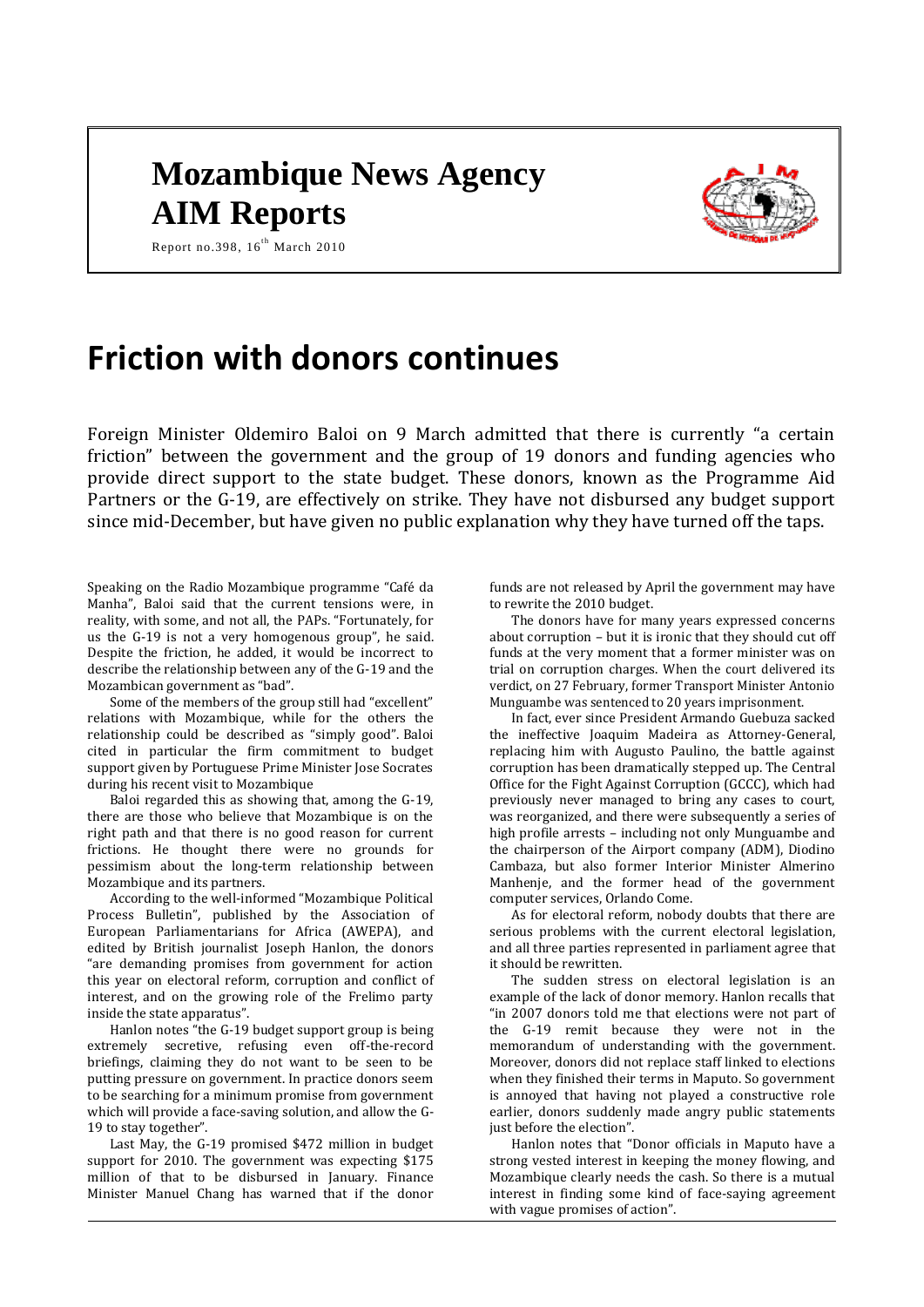## **Thousands evacuated in Zambezi Valley**

As of 16 March the toll from the flooding in central Mozambique is six fatalities and 37 injuries, according to Deputy Justice Minister Alberto Nkutumula. In addition, 1,924 homes have been destroyed, and 55 classrooms, four health posts and 11 places of worship inundated. 895 hectares of crops have been lost to the floods.

Nkutumula told reporters that 130,000 people have been affected by the floods in the Zambezi valley, but it had only been necessary to evacuate around 6,000 of these. Most of these people left their homes voluntarily, but in some cases the Civil Protection Unit (UNOPROC) had to use force to evacuate them.

Rainfall in central Mozambique and in neighbouring countries has slackened, said Nkutumula. The levels of the three main rivers in the centre of the country - the Zambezi, the Pungue and the Buzi - are now dropping, but all are still above flood alert level.

Food aid is needed not only for those affected by the floods, but also for people whose crops have failed due to drought in much of southern and central Mozambique. The United Nations World Food Programme (WFP) has informed the government that it has sufficient food to supply 178,000 families for the next two months.

One determinant factor for flooding on the lower and middle Zambezi is the amount of water discharged by the Cahora Bassa dam. The Cahora Bassa Lake has acted as a gigantic buffer, absorbing much of the water released by the Kariba dam in Zambia.

### **Cholera death toll rises to 41**

The cholera outbreaks in northern and central Mozambique have killed 41 people out of the 2,601 cases notified, according to the spokesperson for the Ministry of Health, Leonardo Chavane.

Speaking to reporters on 11 March, Chavane said that the number of cases is rising, and some of the provinces with cholera outbreaks are now affected by flooding, which is likely to spread the disease.

"The floods provide fertile conditions for contamination of sources of drinking water", said Chavane. Wells have been submerged, and it was very likely that faecal matter could enter the water supply.

The Health Ministry was thus working to guarantee access by communities to water purification substances, such as chlorine.

Chavane said that the worst hit province is Zambezia which has so far this year reported 1,099 cases and 19 deaths. The vast majority of these cases – 959 – were diagnosed in the district of Gurue.

Cabo Delgado, in the far north, has recorded 643 cases and seven deaths. The worst hit area is the provincial capital, Pemba. In Niassa there have been 534 cases and 13 deaths, in Sofala 195 cases and one death, and in Nampula 130 cases and one death.

The wave of attacks on health centres, caused by rumours that health workers were spreading cholera rather than fighting it, appears to have ended. This month there have been no new cases of disinformation and vandalism. Chavane attributed this success to efforts made, in communities and schools, to inform citizens of the true causes of cholera and how it can be prevented.

#### **Economy set to keep growing**

Antonio Coutinho, Chief Executive Officer of Standard Bank, the third largest commercial bank in Mozambique, said in Maputo on 11 March that the Mozambican economy will keep growing gradually this year, despite the world financial crisis.

Addressing reporters during the "Economic Briefing" that Standard Bank organises twice a year, Coutinho said that this growth is due to Mozambique having a diversified and essentially agricultural economy. He added that in the African and world context, the economy has performed much better than expected.

According to Coutinho "the growing demand for credit in the areas of agriculture and trade in the Mozambican market, particularly in Sofala, Tete, and Nampula provinces, is a reflection of that economic growth".

Standard Bank senior economist Yvonne Mhango predicted that the Mozambican economy will grow by between five and six per cent this year. But she warned that inflation will also increase, particularly because at some time in the near future the government will remove its costly fuel subsidies, which have frozen the prices of diesel and petrol for the past year.

As for the delay by the country's main donors in disbursing general budget support for this year, Mhango said the government could fill the financial gap by resorting to domestic loans – and in that case, the country's creditors would be the commercial banks.

The delay in disbursing donor funds adds to a shortage of foreign currency on the local market. This is putting pressure on the Mozambican currency, the metical, which is gradually depreciating. While the Bank of Mozambique is still quoting rates of below 28 meticais to the US dollar, in some of the commercial banks the rates have reached 32 or 33 meticais to the dollar (and even more on the illegal, parallel market).

### **MDM appoints Secretary-General**

Daviz Simango, president of the country's second largest opposition party, Mozambique Democratic Movement (MDM), on 14 March appointed Ismael Mussa as the party's secretary-general.

Mussa is a university lecturer, and holds one of the eight parliamentary seats won by the MDM in last October's parliamentary elections. Like most of the core leadership of the MDM, Mussa was once a member of the main opposition party, Renamo. He resigned from Renamo in May 2009.

Since the formation of the MDM a year ago, the party has been without a secretary-general. Mussa was appointed at the end of a two-day meeting in the central city of Quelimane of the MDM National Council, and other senior figures in the party.

The meeting elected a new National Political Commission to replace the body that Simango dissolved in February. The most surprising new entry in the Political Commission is Luis Boavida, who was, over a period of 15 years, one of the most aggressive orators in the Renamo parliamentary group.

Simango said the appointments were part of a reorganisation "leading to our victories in the municipal elections of 2013 and the general elections of 2014".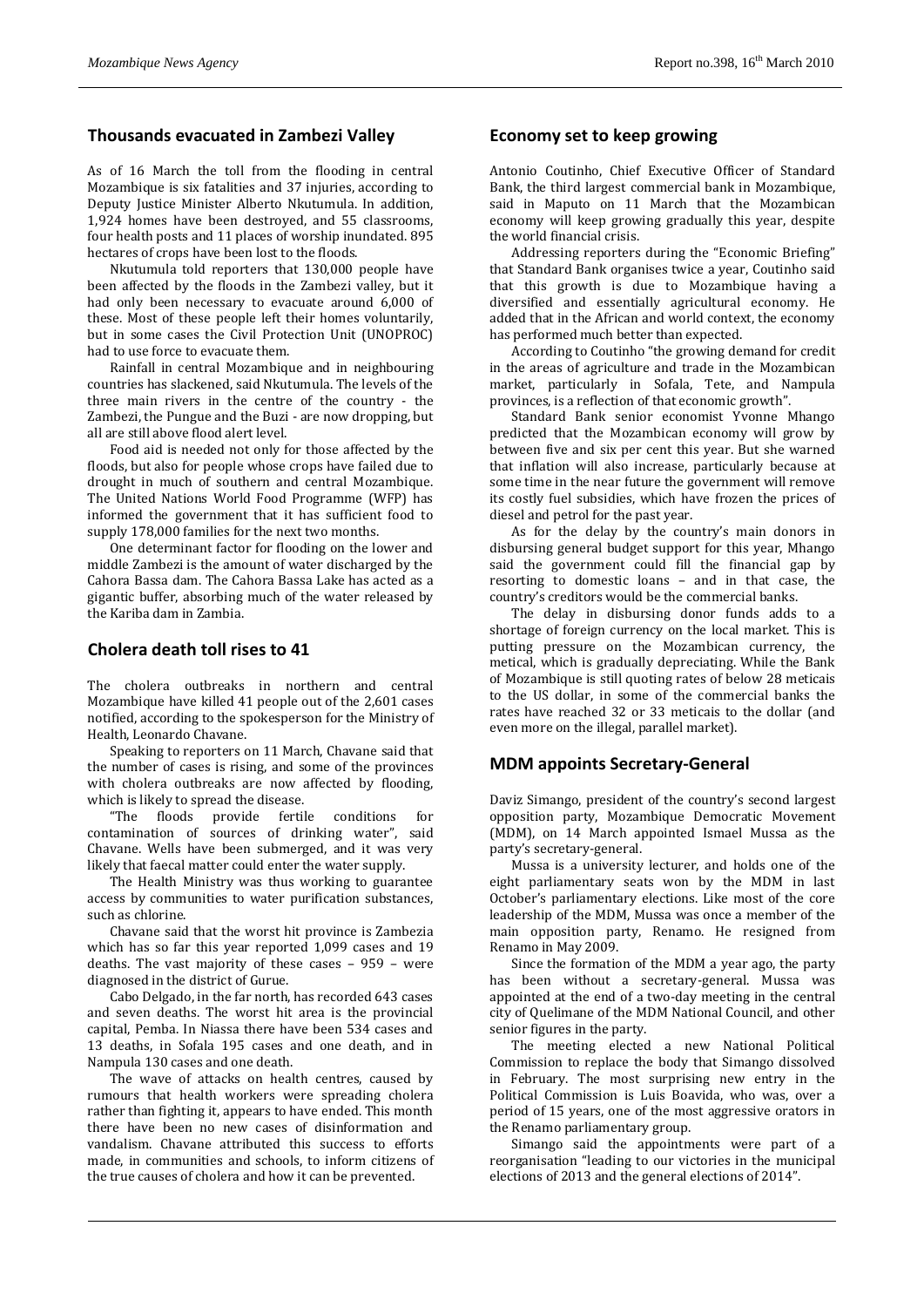## **Japan finances Nampula-Cuamba road**

The Japanese government has pledged to disburse \$60 million as part of the sum required to rehabilitate about 350 kilometres of the road between the northern Mozambican cities of Nampula and Cuamba.

To that end, Mozambican Foreign Minister Oldemiro Baloi signed in Maputo on 10 March an agreement with the Japanese Ambassador, Susumu Segawa, and work on the road is due to start on the last quarter of this year.

This is part of the Japanese Minimal Interest Rate Initiative ((MIRAI), whereby the interest rate on the loan is 0.01 per cent a year.

This project also counts on financing from the African Development Bank and the South Korean government, but the agreements on funding from these two partners have yet to be signed.

Baloi told the signing ceremony that the Japanese funding is of extreme importance to carry out the Mozambican government's priorities to build infrastructures for the country's social and economic development.

For his part, Segawa said he expects "that the implementation of this project will bring good results in the long term and will be economically sustainable".

He noted that this road will help reduce the cost of transport and cut the time for travel between Cuamba, Nampula and the port of Nacala.

Japan announced, during a Tokyo International Conference on African Development (TICAD) in 2008 that it is prepared to double its financial assistance to Africa for the next five years. Segawa dismissed any fear that Japan may renege on that pledge because of the world financial crisis, and insisted that his government is determined to honour its TICAD promises.

## **Work on African Games village starts in April**

The All-Africa Games Organizing Committee (COJA) has guaranteed that there is money available to start, in April, building work on the athletes' village for the next games, due to be held in Mozambique in September 2011.

The infrastructure, to be built in the outer Maputo suburb of Zimpeto, near the National Stadium, is estimated to cost between \$90 and \$120 million.

COJA director Antonio Saia gave this information while commenting on the progress of the plans, particularly concerning the issue of funds. "We are happy with the guarantee of funding for the work to build the village for the games, an issue that was of a great concern for us", said Saia, adding that COJA is planning to start the work as soon as possible, to have it completed by June 2011.

COJA is currently working to legalize the plot of land where the athletes' village will be built. It is to cater for about 10,000 people, including 6,500 athletes and other members of the delegations.

Saia expressed satisfaction with "winning the battle" of funding, but warned that complete victory can only be claimed when the other infrastructures across the country are rehabilitated and are in good condition to host the games.

Most of the funding will come from the Mozambican and Portuguese governments. During his recent visit to Mozambique, Portuguese Prime Minister Jose Socrates said that his government is prepared to finance, together with the Mozambican government, the building of the athletes' village.

This will only be the third time that the games have been held in southern Africa. Originally the games were to be hosted by Zambia – but the Zambian government withdrew its proposal on the grounds of rising costs. Mozambique stepped into the breach, and the Supreme Council for Sport in Africa announced in 2009 that Mozambique would host the games.

The Games will cover 26 sports including athletics, football, swimming, squash, badminton, volleyball, basketball, tennis, hockey, handball and boxing.

## **Tax collection exceeds target**

The Mozambican government raised two per cent more revenue from domestic sources in 2009 than it had planned, Finance Minister Manuel Chang announced on 5 March. The state collected 47.401 billion meticais (\$1.72 billion) in revenue, mostly from taxes, which was 102 per cent of the target.

Speaking at the opening of a national seminar on the implementation of tax and customs policies, Chang said that the ratio of revenue to Gross Domestic Product has risen steadily from 12.4 per cent in 2004 to 17.8 per cent in 2009. This was an annual increase of 1.08 per cent, which is twice the 0.5 per cent target that the government had set itself.

The challenge for this year, Chang said, was for the Tax Authority to collect domestic revenue of 57.432 billion meticais (\$2.08 billion).

The Chairperson of the AT, Rosario Fernandes, told the meeting that in 2005, the year prior to the creation of the AT, the state only collected around 21 billion meticais in revenue. This was 13.68 per cent of the GDP of the time, and was only 94.2 per cent of what had been planned.

There had been a radical change since the establishment of the Tax Authority in November 2006, he claimed. The institution sought to promote integrity and transparency, and fought against tax evasion and corruption – all of which helped raise the amount of revenue collected.

Fernandes said that the AT had held 1,595 tax audits of various companies, which resulted in the recovery of 98 million meticais.

Total recovery of money for the state, by cracking down on tax offences, was 400 million meticais in 2009 he said (or 0.8 per cent of the total amount of revenue collected).

\_\_\_\_\_\_\_\_\_\_\_\_\_\_\_\_\_\_\_\_\_\_\_\_\_\_\_\_\_\_\_\_\_\_\_\_\_\_\_\_\_\_\_\_

For an in depth analysis of events, read **MozambiqueFile**. Subscription rates are individuals \$40 institutions US\$50. Send International Money Order to AIM, CP 896, Maputo, Mozambique.